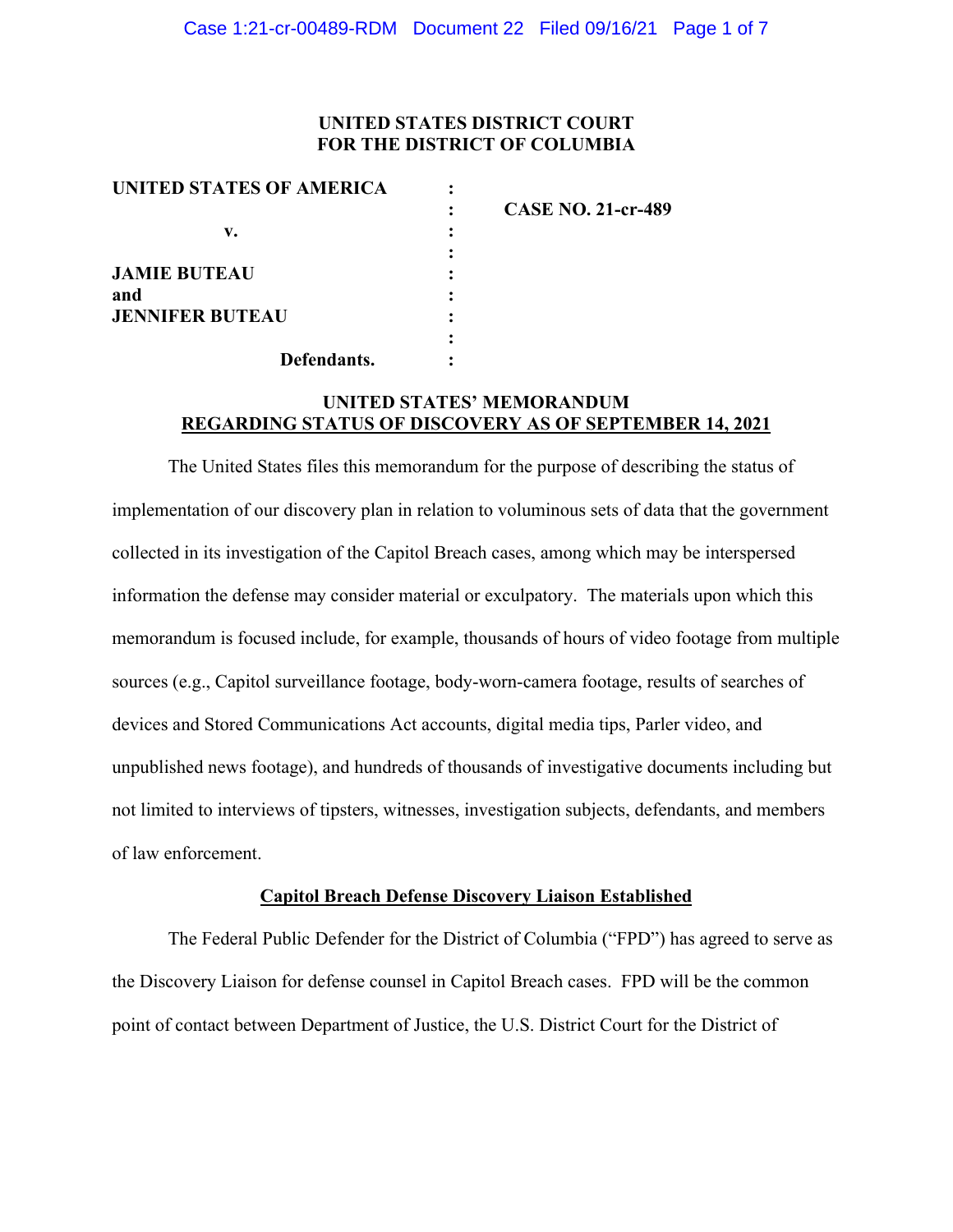### Case 1:21-cr-00489-RDM Document 22 Filed 09/16/21 Page 2 of 7

Columbia, the Administrative Office of U.S. Courts, Defender Services Office, and defense counsel.

#### **Status of Defense Access to Discovery Databases**

As noted in our Memorandum Regarding Status of Discovery as of August 23, 2021 (the "August 23 Memo") (ECF No. 21), incorporated herein by reference, under our discovery plan, we will use two primary platforms to process and produce discoverable voluminous materials, evidence.com for voluminous digital media materials (e.g., body-worn-camera footage and U.S. Capitol Police ("USCP") surveillance footage) and Relativity for documents (e.g., items such as law enforcement investigation files and business records). Further, we will ensure that all Capitol Breach legal defense teams will have access to the same platforms, including technological functionality commensurate to that available to the government, for the purpose of receiving and reviewing discoverable materials.

#### *Evidence.com*

On September 3, 2021, the United States modified its contract with Axon Enterprise, Inc. ("Axon"), our evidence.com vendor. Pursuant to the modification, the government has funded a Capitol Breach defense instance of evidence.com and purchased licenses that will enable legal defense teams to gain access to a defense discovery database. The defense instance is managed and administered by FPD, and the government has no ability to log into or retrieve information from the defense instance. FPD is currently working with Defender Service's National Litigation Support Team to create a structure for distributing and tracking Axon licenses for defense counsel. As we stated in our previous memo, defense counsel can share evidence from the defense instance with individual defendants using a cloud-based file-sharing service offered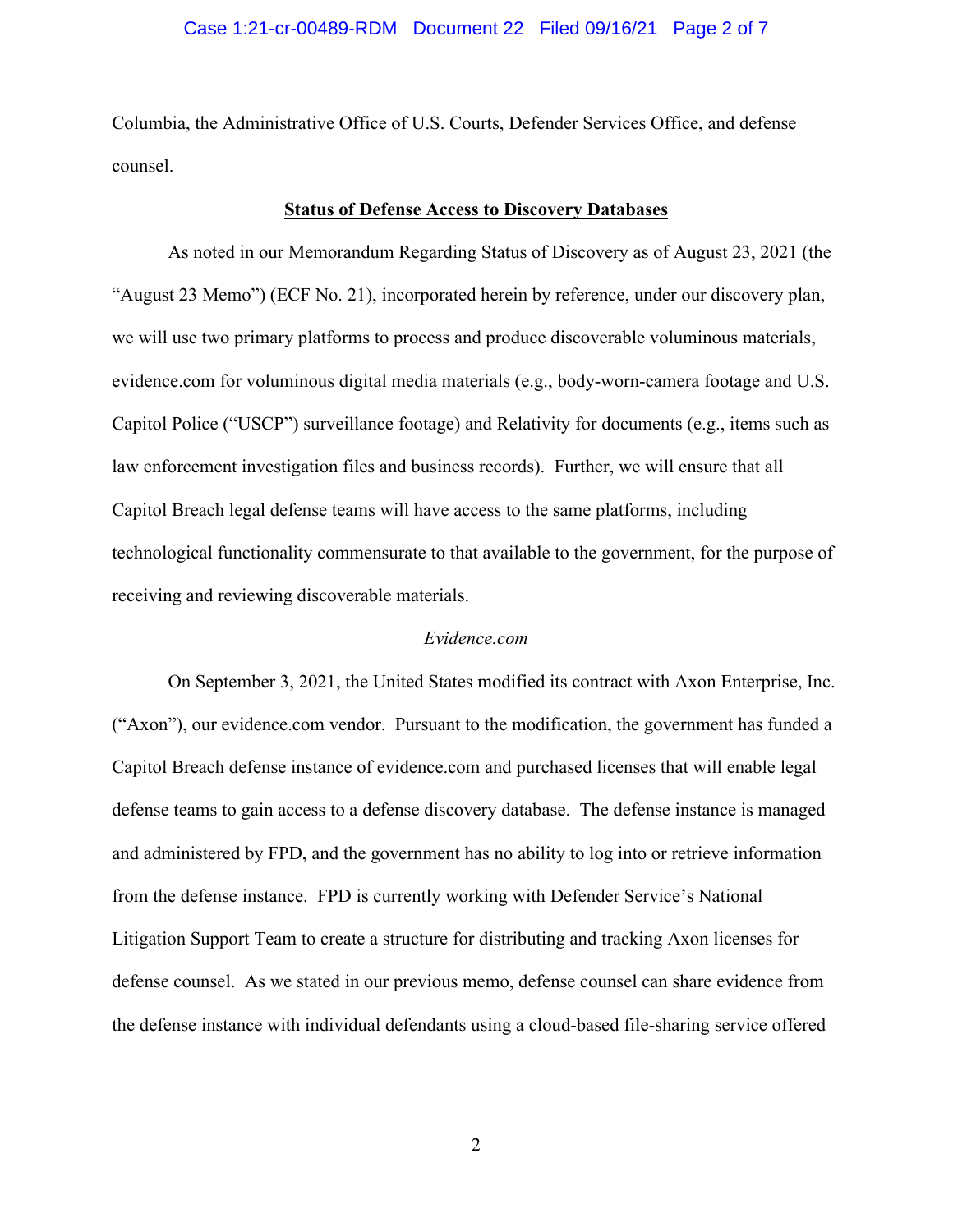#### Case 1:21-cr-00489-RDM Document 22 Filed 09/16/21 Page 3 of 7

by Axon called my.evidence.com (as well as provide downloaded video, except when prohibited by a sensitivity designation).

As a result of September 3, 2021 contract modifications, we are now technologically able to share approximately 2,300 hours of body-worn-camera videos to the defense instance of evidence.com. To ensure this enormous production is organized and meaningful for the defense, we are currently categorizing and tagging the videos. Further, to ensure that the videos (which display approximately 1,000 assaults upon officers and include occasional references to personal identifying information) are adequately protected, we are also exploring whether it is technologically possible for downloading to be automatically suppressed when highly sensitive video is shared by defense counsel to defendants.

We are hopeful we will be able to transfer the body-worn-camera footage to the defense instance of evidence.com by the end of this week (Friday, September 17, 2021), and expect to produce it no later than the end of next week (Friday, September 24, 2021).<sup>1</sup>

We have uploaded approximately twenty percent of the relevant USCP surveillance footage to our instance of evidence.com (i.e., in excess of one terabyte of video, consisting of about 140 cameras, 4,900 files, and 1,600 hours of footage). We are nearly finished applying sensitivity designations to these files. We expect to be able to share them to the defense instance next week.

FPD anticipates updating defense counsel with the status of their work to distribute and track Axon licenses approximately one week after the first significant production of discovery is loaded into the defense instance evidence.com platform.

 $<sup>1</sup>$  As elaborated in our August 23 Memo, we will also provide information we have developed</sup> that will help facilitate defense review of the footage.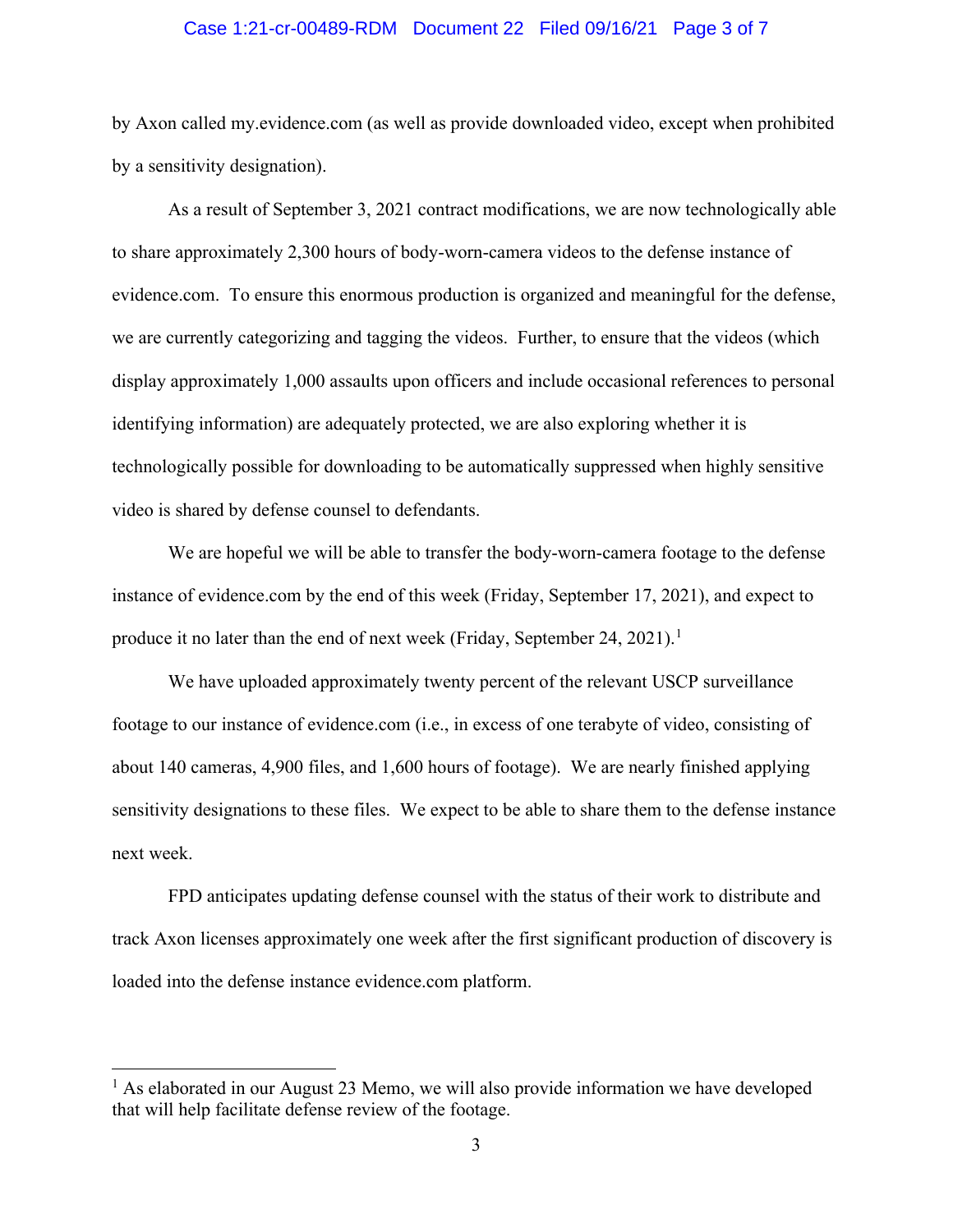## *Relativity*

Deloitte Financial Advisory Services, LLP ("Deloitte"), our Relativity vendor, has established a Capitol Breach defense Relativity workspace. We continue to work toward a modification of our contract to fund the additional hosting and support of that database. Modifying the Deloitte contract presents multiple contractual, technical, and legal challenges that were not posed by the Axon contract, but we are moving with as much haste as possible given the various complexities. We believe that by October, the contract modifications will be completed, thus allowing for defense access to the Relativity database.<sup>2</sup> To give the Court a sense of just some of the challenges that we are addressing, they include formulating concrete plans describing the staffing and technological safeguards that will be put into place to eliminate the possibility of work product being shared from one workspace to another. We must also ensure the modification, which must be fairly detailed under applicable government contracting rules and regulations, will be sufficient to support hundreds of defense cases, and are working closely with FPD in support of that effort. As this undertaking by FPD is also unprecedented, handling the contract modification correctly takes time. FPD will work with Defender Service's National Litigation Support Team to create a structure for distributing and tracking Relativity licenses and anticipates updating defense counsel with the status of their work approximately one week after the contract is modified to provide access to FPD. Finally, we must ensure that in making available hundreds of thousands of documents to hundreds of legal defense teams, we are careful to ensure that materials are properly scoped pursuant to the terms of any applicable warrants, and that access to the database is restricted in a manner that will ensure our compliance

 $2$  To be clear, while we expect the defense Relativity database will be partially populated in October, we do not expect it to be complete at that time.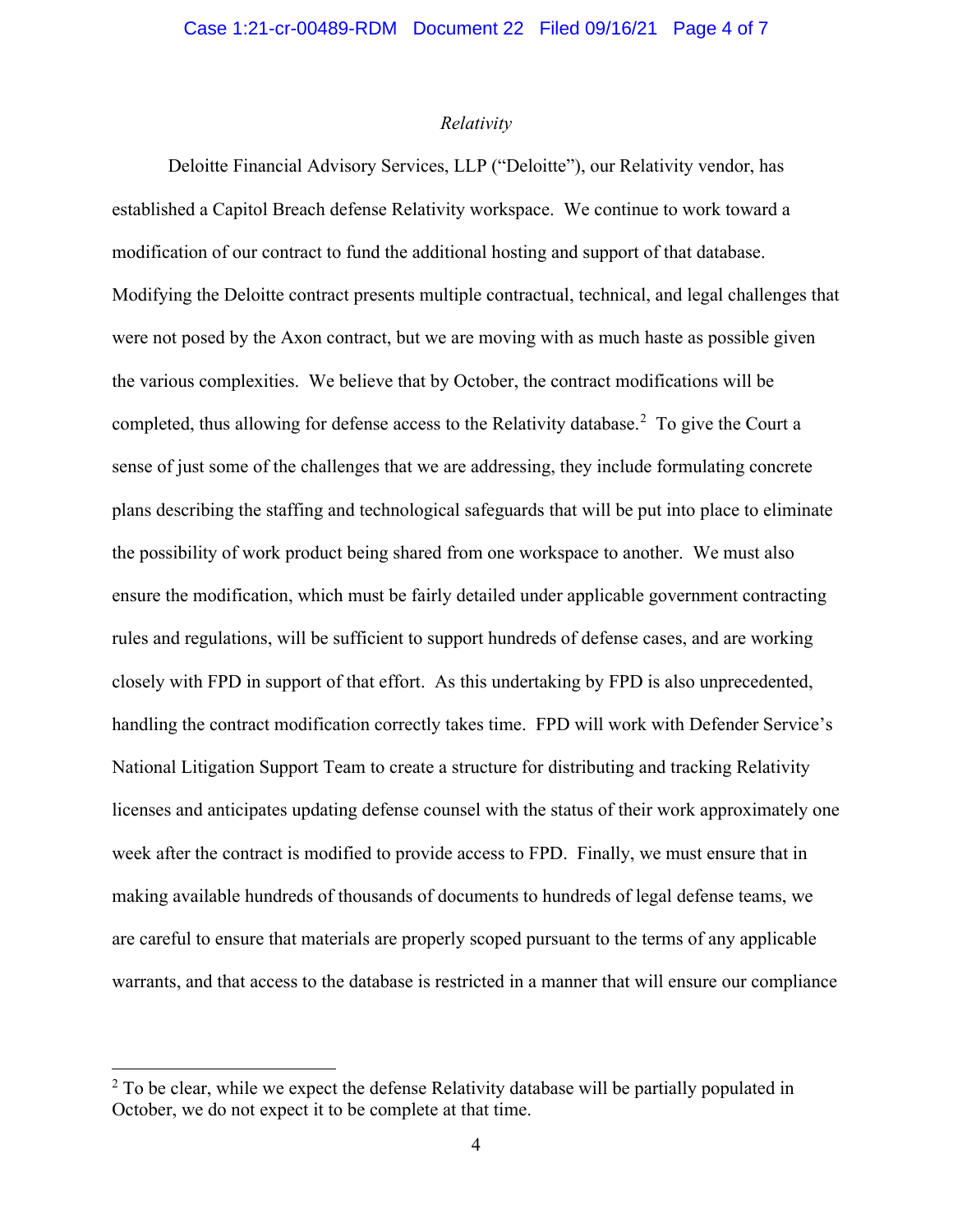### Case 1:21-cr-00489-RDM Document 22 Filed 09/16/21 Page 5 of 7

with applicable privacy laws. We are currently consulting with Department of Justice experts in privacy and discovery to ensure that these issues are properly handled.

Until the defense Relativity workspace is accessible, as we stated in our August 23 Memo, we will continue to provide voluminous documents from our Relativity database through individualized productions. (Any productions we make will also be added to the defense Relativity workspace.) On Friday, September 10, 2021, the Discovery Team made available for production in all Capitol Breach cases approximately 850 pages consisting of redacted reports from USCP investigations of alleged wrongdoing by USCP officers on January 6, 2021. We anticipate providing Metropolitan Police Department internal investigation reports (approximately 600 pages) by next week. We are still reviewing the approximately 30,000 files in Relativity that were provided to us by USCP.

As the Discovery Team continues to receive additional documents, we cull them of any materials potentially protected by Federal Rule of Criminal Procedure 6(e) and provide the remainder (a majority) to Deloitte for ingestion into our Relativity database for discovery review. At this time, we have provided Deloitte the following additional documents for ingestion into our Relativity database:

- Discovery productions (approximately 11,500 records) that have been made in complex Capitol Breach cases (e.g., multi-defendant conspiracies involving Oathkeepers and Proud Boys); <sup>3</sup> and
- Approximately 24,000 Federal Bureau of Investigation records.

<sup>&</sup>lt;sup>3</sup> Although these productions were already made in the relevant cases, they will ultimately be made accessible to all Capitol Breach defendants through the defense Relativity workspace.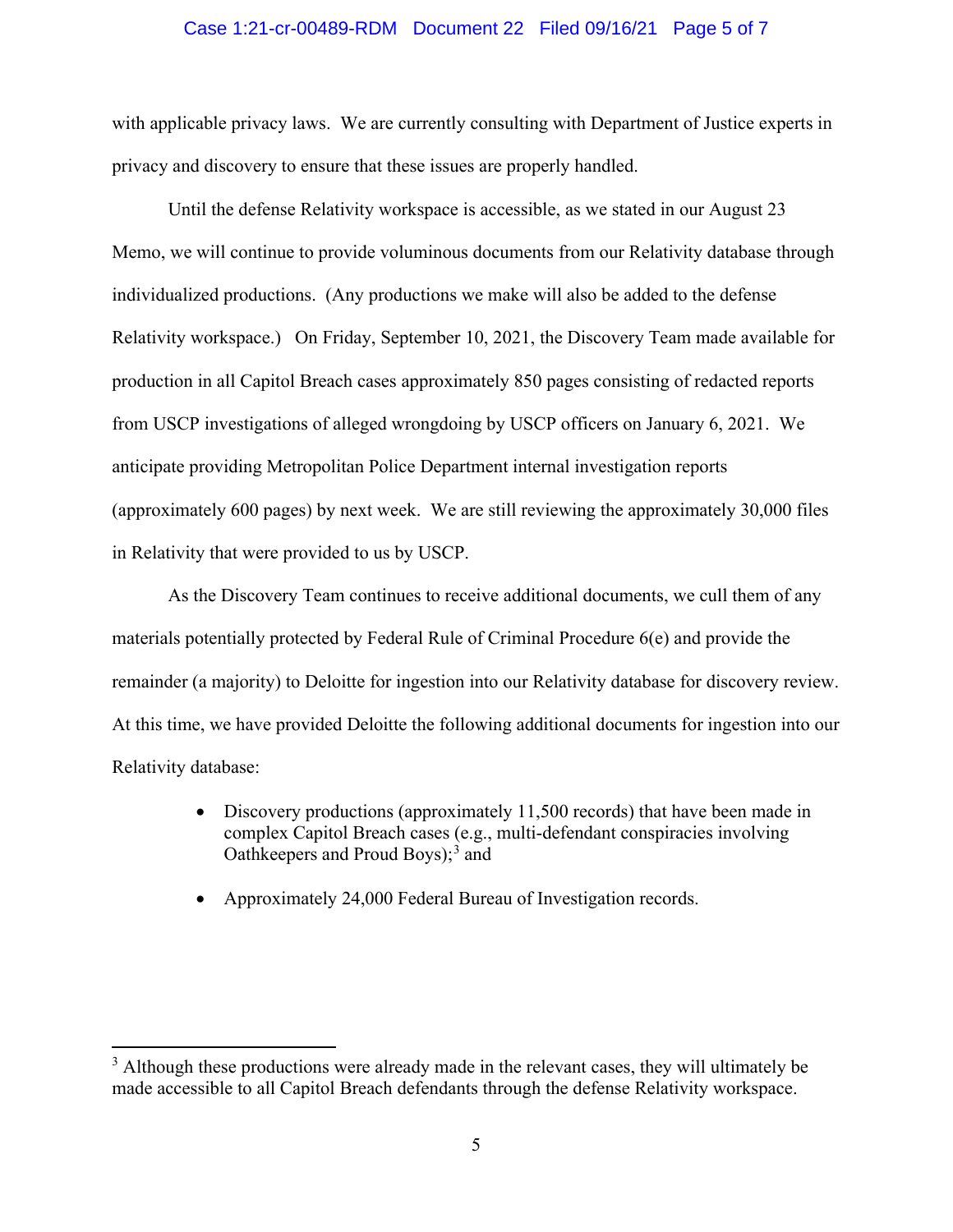# Case 1:21-cr-00489-RDM Document 22 Filed 09/16/21 Page 6 of 7

This week, we also expect to provide Deloitte discovery productions that have been made in 75 individual cases (approximately 32,000 documents). 4 As we have described in our prior discovery status memos, the process of populating Relativity with potentially discoverable material is complicated and takes time.

## **Incarcerated Defendants**

In collaboration with FPD, we are developing proposals to increase access by incarcerated defendants to voluminous materials, which we expect to share with the D.C. Department of Corrections and to discuss within the next two weeks.

<sup>&</sup>lt;sup>4</sup> Although these productions were already made in the relevant cases, they will ultimately be made accessible to all Capitol Breach defendants through the defense Relativity workspace.